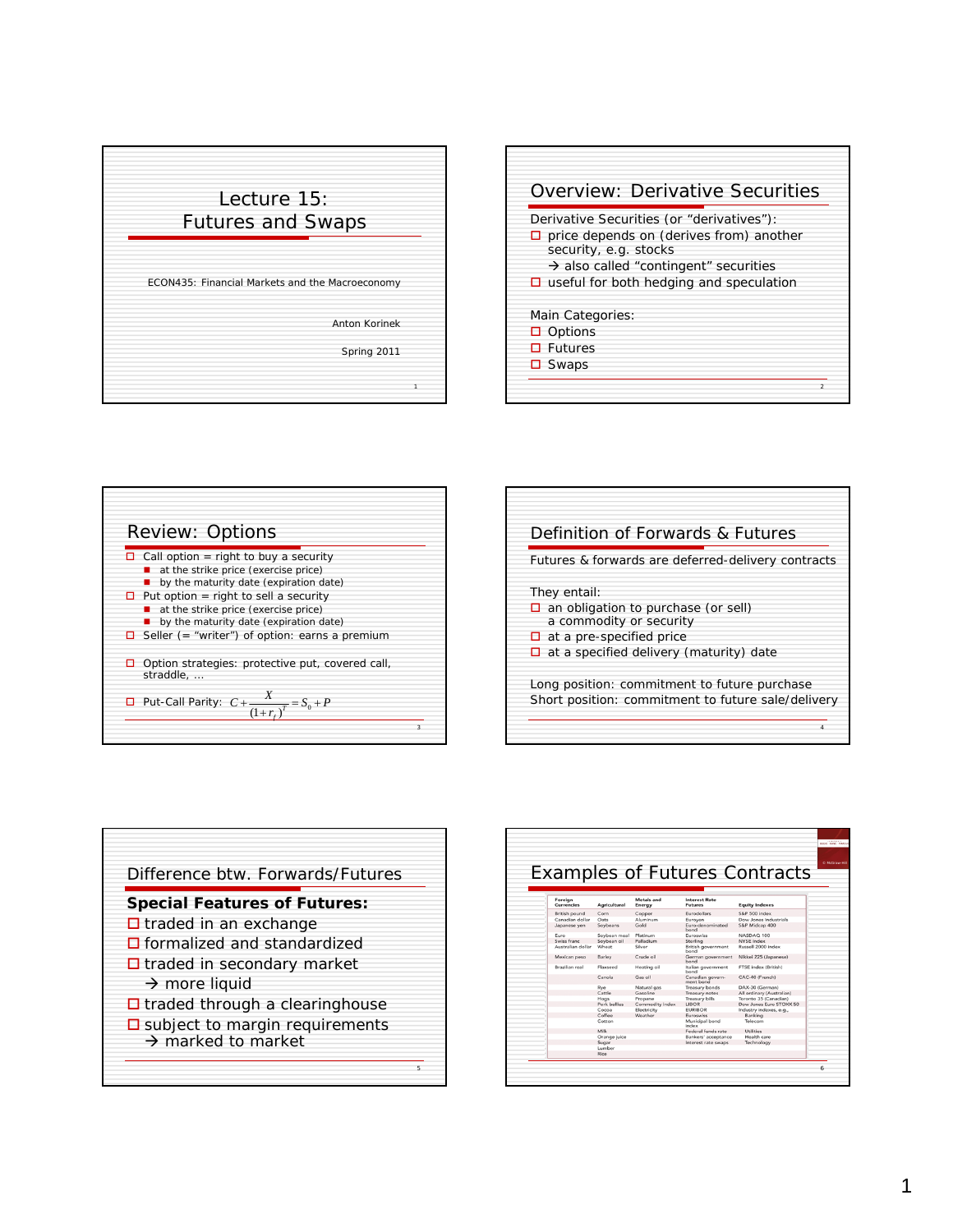





| <b>Trading Mechanics</b>                                                                                                              |    |
|---------------------------------------------------------------------------------------------------------------------------------------|----|
| Clearinghouse:<br>$\Box$ acts as counterparty to each trader                                                                          |    |
| $\Box$ to mitigate the high risk of futures:<br>$\blacksquare$ require an initial margin and<br>a maintenance margin (mark-to-market) |    |
| $\square$ makes it easy to "reverse" a position                                                                                       |    |
|                                                                                                                                       | 10 |



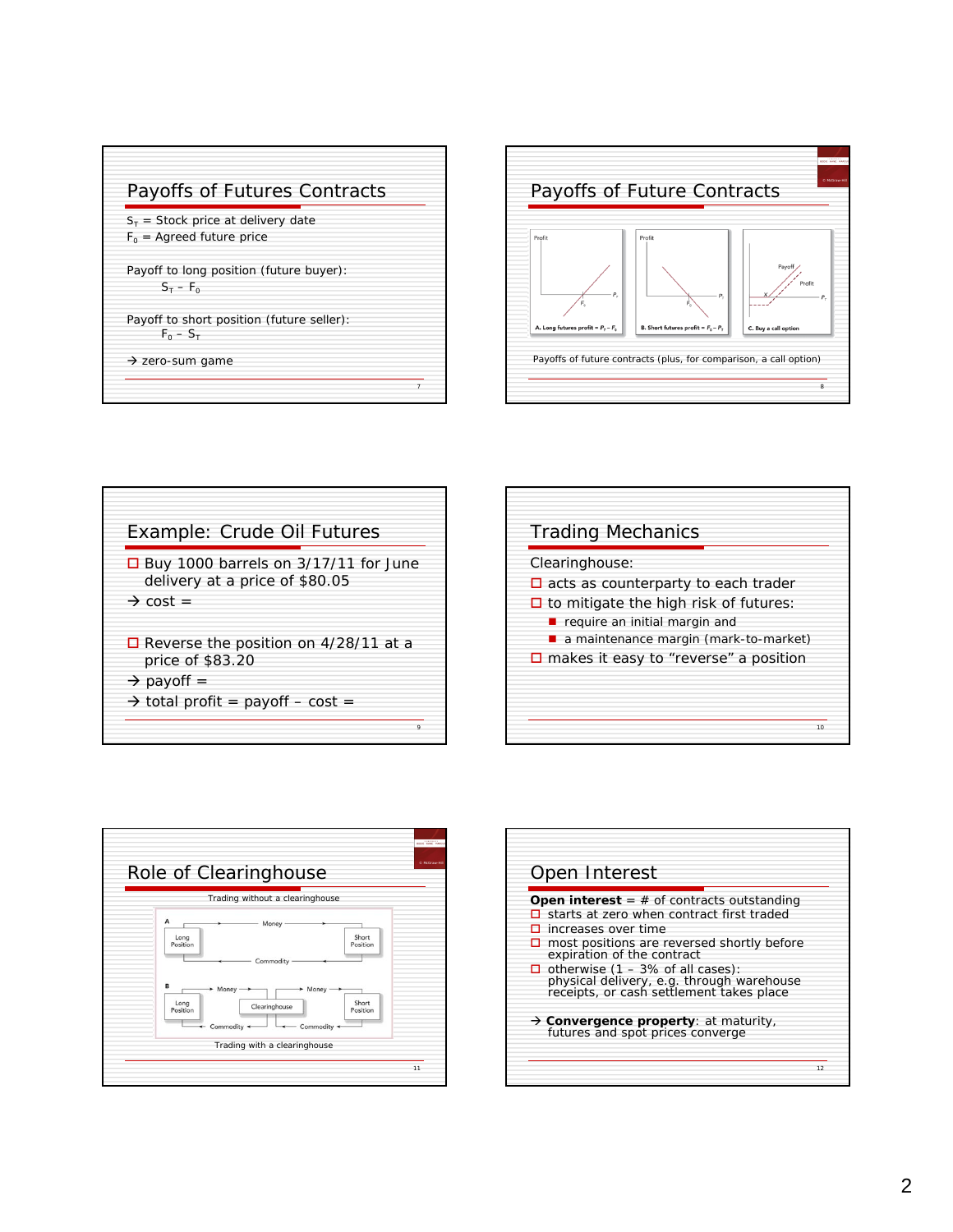



| <b>Example of Margin Requirements</b> |         |             |                   |                    |  |  |  |
|---------------------------------------|---------|-------------|-------------------|--------------------|--|--|--|
| Date                                  | Price   | Profit/Loss | Current<br>Margin | Required<br>Margin |  |  |  |
| 3/17/2011                             | \$80.05 | $\Omega$    |                   |                    |  |  |  |
| 3/24/2011                             | \$79.44 |             |                   |                    |  |  |  |
| 3/31/2011                             | \$77.76 |             |                   |                    |  |  |  |
| 4/07/2011                             | \$78.70 |             |                   |                    |  |  |  |
| 4/14/2011                             | \$80.18 |             |                   |                    |  |  |  |
|                                       |         |             |                   |                    |  |  |  |